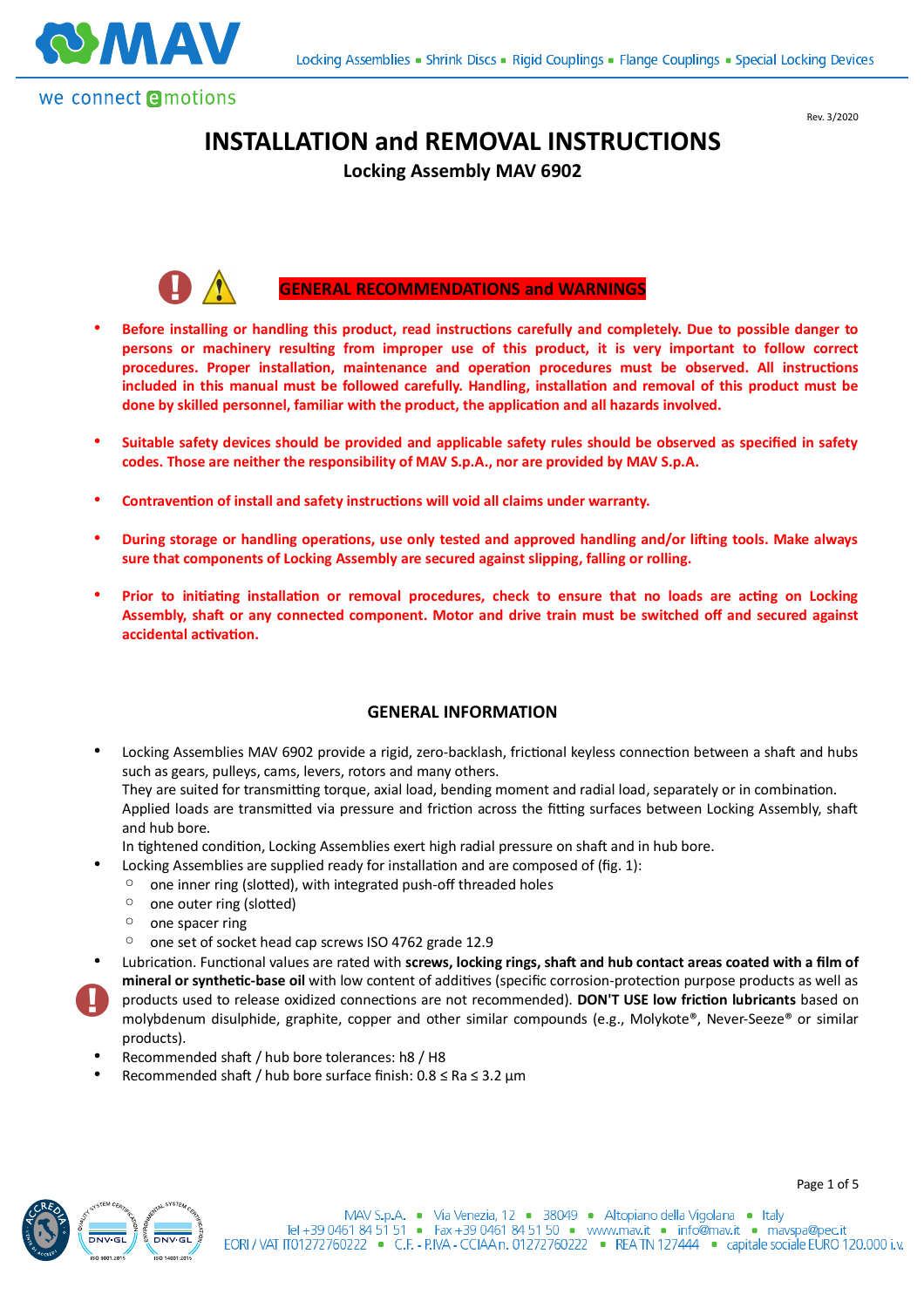

## we connect emotions



- Tightening torque. Functional values in the catalog are based on specified tightening torque (Ma). Tightening torque may be reduced up to 0.8\*Ma (max reduction by 20%). A given reduction of tightening torque leads to a proportional reduction of functional values.
- After installation is completed, it is usually not necessary to re-check tightening torque after equipment has been in operation. However, loosening of the screws may occur in connections subject to severe operating conditions. In these instances, periodic check of screws tightening torque is recommended.

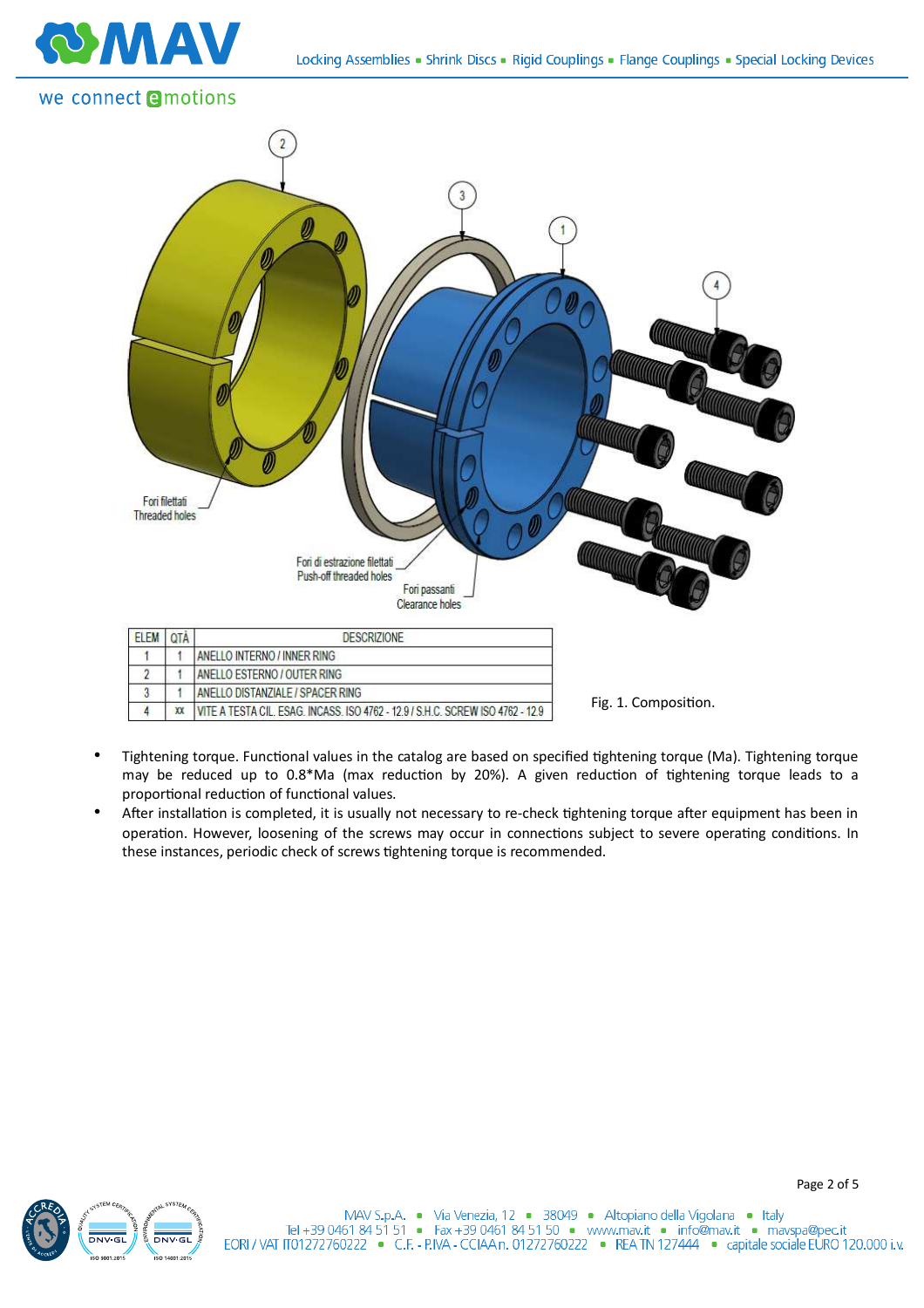

### **SAFETY NOTICE**

Prior to initiating the installation procedure, check to ensure that no loads are acting on Locking Assembly, shaft or any connected component. Motor and drive train must be switched off and secured against accidental activation.

**INSTALLATION**

Locking Assemblies MAV 6902 are supplied ready for installation.

Should the unit be disassembled and re-assembled, make sure that the slits in inner and outer rings are aligned. The unit is assembled correctly if there are no holes in the outer ring behind threaded holes in the inner ring. During tightening of Locking Assembly, no axial displacement of hub respect to shaft will occur.

- 1. Make sure that screws, locking rings, shaft and hub contact areas are clean and coated with a film of oil.
- 2. **For ease of installation, locking rings shall be disengaged** (fig. 2). Loosen all screws by two/three turns; then transfer and hand-tighten at least two screws into the push-off threaded holes in the inner ring.



3. Insert Locking Assembly into the hub bore and make it slide onto the shaft, making sure that connected components are positioned as required. Inner and outer rings shall be completely supported by shaft respectively hub bore (fig. 2). **The spacer ring shall be in full contact with inner ring's flange and face of the hub** (fig. 2). At this point, relocate the screws used to disengage the locking rings.

Installation into hubs with shoulder requires a few mm's gap between outer ring and shoulder (fig. 2).

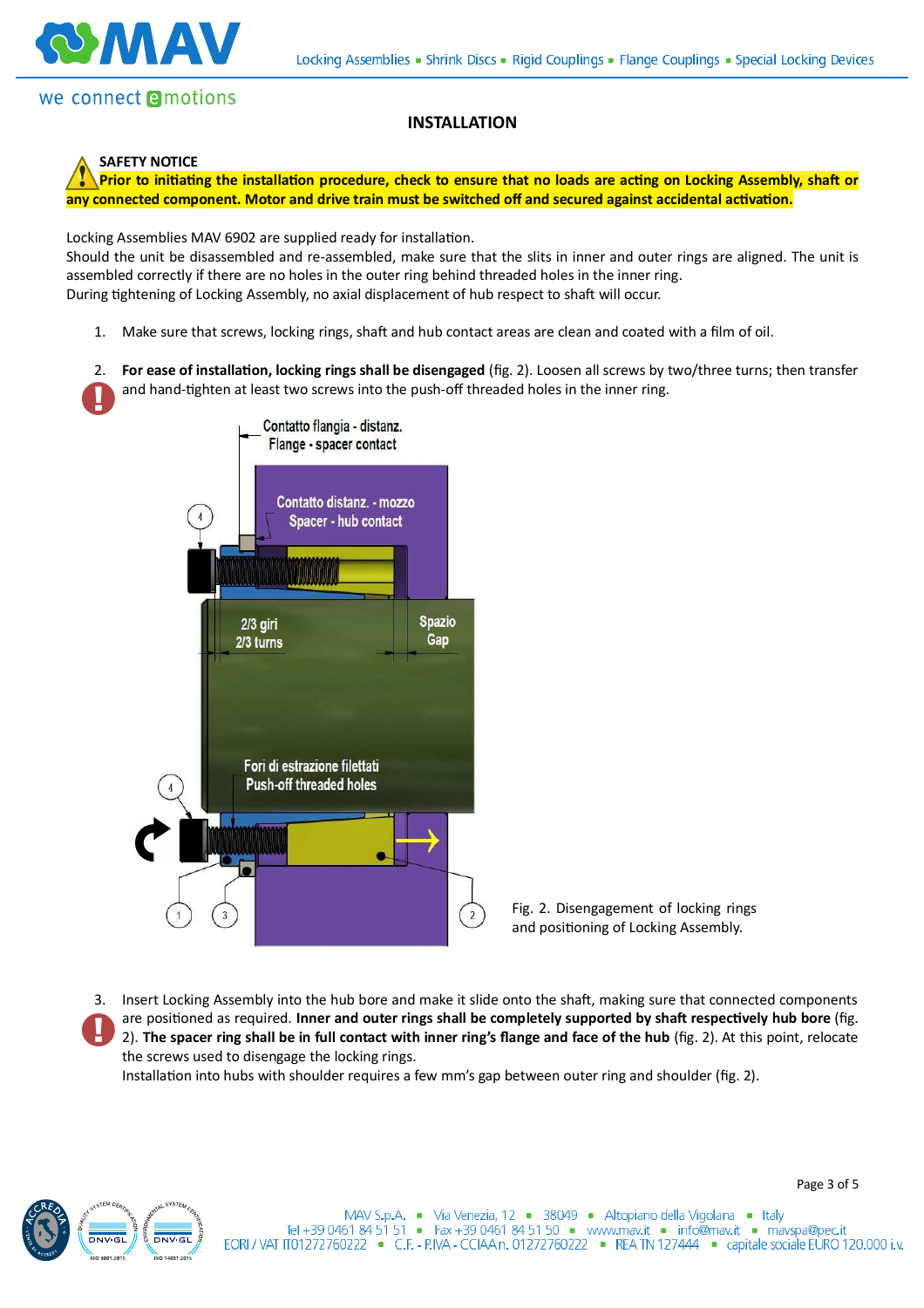

# we connect **e**motions

**VA AN** 

4. Tighten the screws by hand in a crosswise pattern, starting with a screw located at 90° approx. respect to slit (fig. 3), until fitting clearances with shaft and hub bore are bridged and connected components are slightly locked, while making sure that hub is aligned as required using a dial indicator. Better centering of hub from the beginning of installation is essential for better centering when installation is completed.

5. Use a torque wrench set approx. 5% higher than specified tightening torque (Ma), or reduced within admissible value. Progressively tighten the screws in a crosswise pattern (fig. 3), using approx. *¼* turns for several passes until ¼ turns can no longer be achieved. Start with a screw located at 90° approx. respect to slit; screws adjacent to slit shall be tightened in a row.



- 6. Still apply overtorque for a few more passes. This is required to compensate for a system-related relaxation of the screws since tightening of a given screw will always relax adjacent screws. Without overtorquing, a very large number of passes would be needed to reach specified tightening torque.
- 7. Reset the torque wrench to specified tightening torque (Ma), or reduced within admissible value, and check all screws in either a clockwise or counterclockwise sequence. The installation is completed as long as no screw can be turned further, otherwise repeat step 6. Once tightening procedure is completed, make sure that surfaces adjacent to slit are flush.

NOTE: for connections subject to corrosion, slits in inner and outer rings should be sealed with a suitable caulking compound and push-off threads should be plugged. Locking Assembly may also be protected with specific covers.